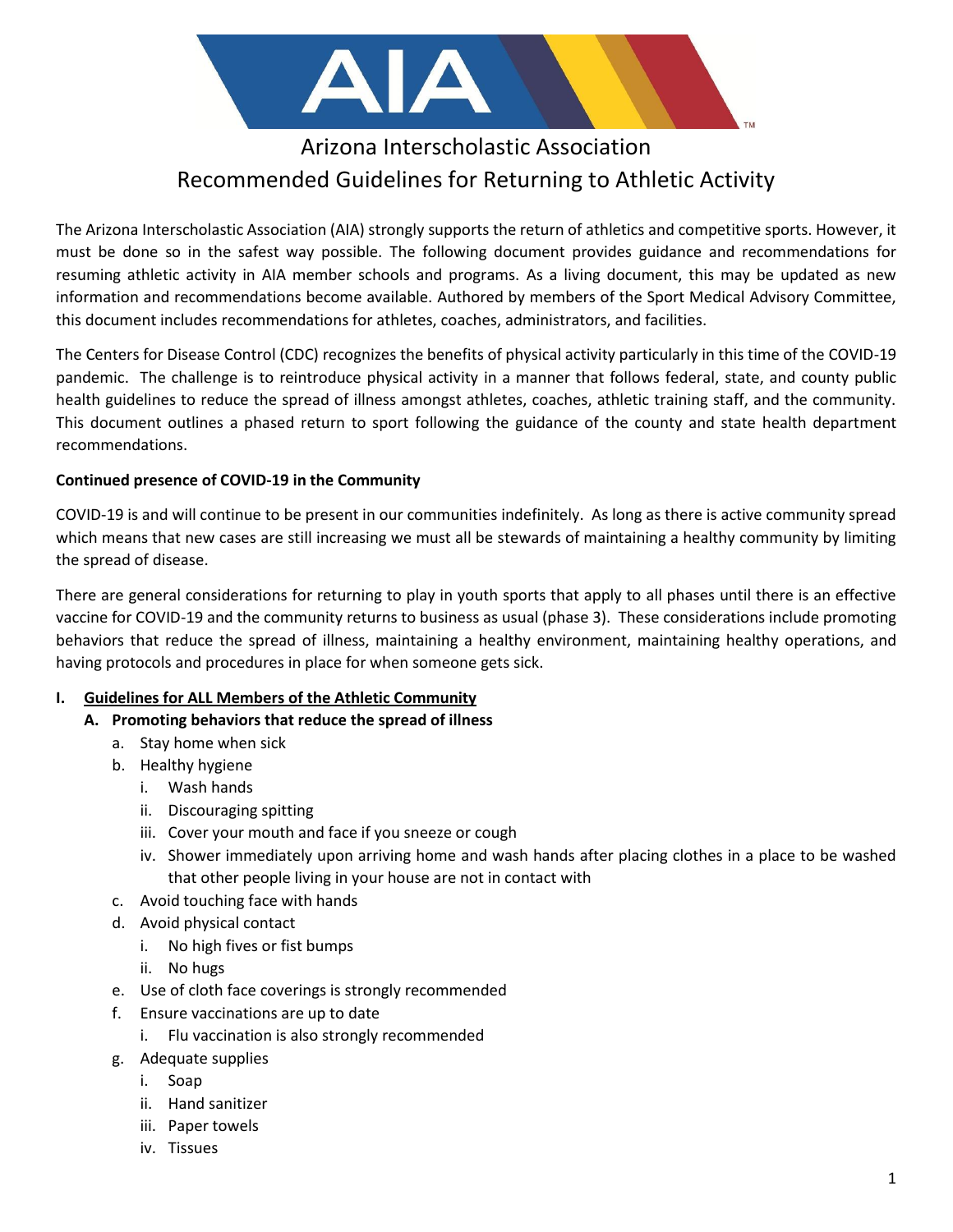- h. Posting signs and messaging
	- i. Proper hand washing
	- ii. Proper use of a mask
	- iii. Proper way to disinfect surfaces

#### **B. Maintaining healthy environments**

- a. No water fountains
- b. Outdoor practice when possible
- c. Modified layouts and social distancing
	- i. Maintain at least 6 feet of distance between all people present
- d. Physical barriers and guides
	- i. Outline training areas for each athlete
- e. Communal spaces
	- i. Closed locker rooms
	- ii. Athletes shall come to play and leave immediately after practice
- f. No shared objects
	- i. Each participant shall have his/her own ball, additional equipment, and protective gear
	- ii. All gear shall be disinfected before and after all training sessions
	- iii. Each athlete has own water bottle and towel
- g. Cleaning and disinfecting frequently touched surfaces between uses and deep cleaning daily

#### **C. Maintaining healthy operations**

- a. Identifying small groups and keeping them together (cohorting)
- b. Staggered arrivals
	- i. Set a time limit for athletes to arrive before practice and time at which they need to leave at the end of practice
- c. Designated COVID-19 point of contact
- d. Implement communication systems regarding COVID-19 exposures
	- i. Add reporting pathway to emergency action plan for school
- e. Provide education to coaches and staff on protocols for COVID-19
- f. Daily symptom reporting of coaches, athletes, and staff
	- i. Temperature checks
- g. Limiting large gatherings
	- i. Games, competitions, and social gatherings where social distancing is not possible
- h. Athletes shall be dropped off by one parent or guardian or drive themselves to and from practice when possible
- i. Outside observers shall not be permitted to stay and observe practices particularly those in a facility
- j. Whenever reasonable, minimize travel outside of your community

#### **D. Protocol for sick athlete, coach, staff member, or a person with whom they live**

- a. Do not come to practice or sports activity
- b. Avoid contact with other members of team
- c. Notify team COVID-19 point of contact immediately
	- i. Follow directive from county and state health department
- d. If athlete, coach, or staff member becomes sick at athletic practice/contest/event:
	- i. Remove person who is sick from contact with anyone else present
	- ii. Notify team COVID-19 point of contact
	- iii. Arrange for transportation of sick person to home or medical facility as needed
	- iv. Properly treat affected area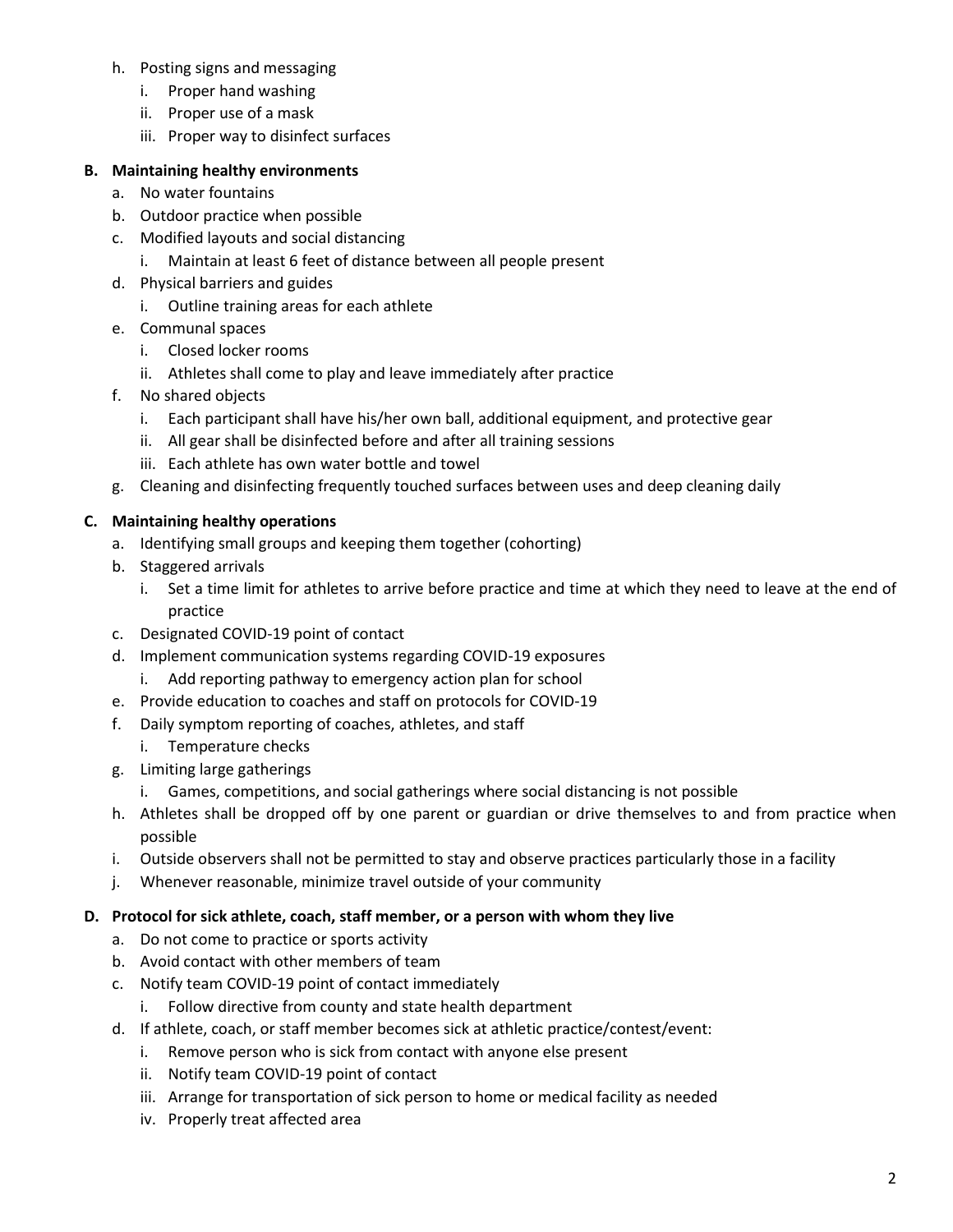e. Do not return to practice until they have met CDCs criteria to stop home isolation and are cleared by physician and athletic training staff if available

# **II. Recommendations for Athletes and Coaches**

Four factors for a safe return to sport are addressed in this section. These factors include the continued presence of COVID-19 in the community, heat related illness, injury prevention upon return to sport after a prolonged period of relative inactivity, and the pre participation physical. Guidelines for athletic activities are based on the White House Phases for "Opening Up America Again" ([https://www.whitehouse.gov/openingamerica/\)](https://www.whitehouse.gov/openingamerica/)

## **A. Phased Return to Sport**

- Following the guidance and direction of the local public health department
- a. During "Stay at Home" or "Shelter in Place":
	- Training facilities are closed
	- Train on your own with your own equipment
	- Virtual coaching
- b. Phase 1:
	- Small group activities are permitted for 10 people or less with coach onsite, but public facilities (including gyms) remain closed.
	- All athletes, coaches, and other support staff must be free from symptoms for at least 14 days and no individual is in close contact with anyone who is sick within that 14 day period before group training may begin
	- All athletes, coaches, and support staff who are a member of a high risk group or live at home with a member of a high risk group shall only attend training sessions virtually
	- Screening for symptoms occurs based on a daily COVID-19 symptom questionnaire of all participants including coaches and staff. If an athlete is showing any symptoms or discloses symptoms or illness, parent should be called and the athlete needs to be seen and cleared by a healthcare provider
	- Temperature checks are strongly encouraged for all participants
	- Each athlete shall log their self-reported questionnaire and temperature
		- o COVID-19 point of contact for team shall maintain symptom logs
	- Parents, coaches, and athletes shall know signs and symptoms of illness. If athlete, coach, or staff member has signs or symptoms of illness or a person living in their home has signs or symptoms of illness they shall not come to practice and notify the team COVID-19 point of contact immediately.
	- Disinfecting and cleaning of all personal equipment and material shall occur before and after practice as well as any other time there is contact with another person
	- Athletes shall be kept in the same training group (cohorting)
- c. Phase 2:
	- Medium group activities are permitted for 50 people or less with coach onsite. Public facilities (including gyms) remain closed, unless appropriate distancing AND strict sanitation procedures can be maintained.
	- All athletes, coaches, and other support staff must be free from symptoms for at least 14 days and no individual is in close contact with anyone who is sick within that 14 day period before group training may begin
	- All athletes, coaches, and support staff who are a member of a high risk group or live at home with a member of a high risk group shall only attend training sessions virtually
	- Screening for symptoms occurs based on a daily COVID-19 symptom questionnaire of all participants including coaches and staff. If an athlete is showing any symptoms or discloses symptoms or illness, parent should be called and the athlete needs to be seen and cleared by a healthcare provider
	- Temperature checks are strongly encouraged for all participants
	- Each athlete shall log their self-reported questionnaire and temperature
		- o COVID-19 point of contact for team shall maintain symptom logs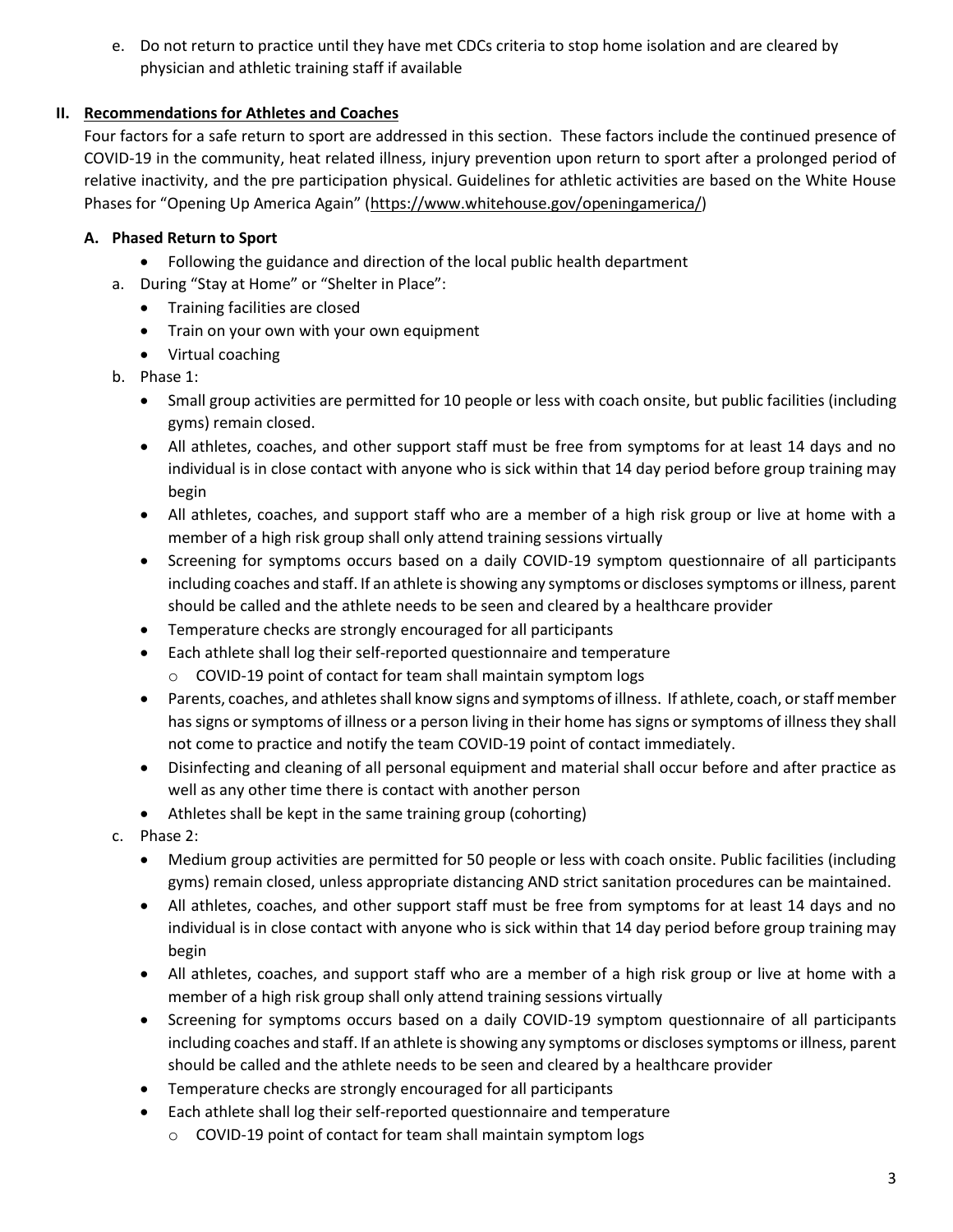- Parents, coaches, and athletes shall know signs and symptoms of illness. If athlete, coach, or staff member has signs or symptoms of illness or a person living in their home has signs or symptoms of illness they shall not come to practice and notify the team COVID-19 point of contact immediately.
- Disinfecting and cleaning of all personal equipment and material shall occur before and after practice as well as any other time there is contact with another person
- Athletes shall be kept in the same training group (cohorting)
- d. Phase 3:
	- Public training facilities are now open with regular group size permitted. All sports, with and without contact may resume with usual activity.
	- Social distancing still recommended, but not required
	- Training sessions return to normal with average athlete group amount
	- Equipment and other shared material can be used but cleaning shall continue before and after each different athlete group use

## **B. Heat Related Illness**

Over the last couple of months with a stay at home order in place, most athletes, coaches, and staff had significantly less exposure to the heat. With the return of youth sports aligning with rising temperatures across most of Arizona it is important to allow athletes, coaches, and staff a period to adjust or acclimatize to the heat especially as indoor athletes may have more outdoor practices to follow current guidelines. As coaches and teams begin training outside, we strongly encourage all groups to follow the current AIA heat acclimatization policy.

## **HEAT ACCLIMATIZATION & EXERTIONAL HEAT ILLNESS MANAGEMENT POLICY**

- 41.4.1 It is the position of the AIA that prevention is the best way to avoid exertional heat stroke. Prevention includes educating athletes and coaches about:
	- Recognition and management of exertional heat illness;
	- The risks associated with exercising in hot, humid environmental conditions;
	- The need for gradual acclimatization over a 14 day period;
	- Guidelines for proper hydrations;
	- Implementing practice / competition modifications according to local temperature and relative humidity readings.

## 41.4.2 Definitions

Exertional heat illness includes the following conditions, ordered from the least to the most dangerous:

- a) Exercise associated muscle cramps: an acute, painful, involuntary muscle contraction usually occurring during or after intense exercise, often in the heat, lasting approximately 1-3 minutes.
- b) Heat syncope: also known as orthostatic dizziness, it refers to a fainting episode that can occur in high environmental temperatures, usually during the initial days of heat exposure.
- c) Exercise (heat) exhaustion: the inability to continue exercise due to cardiovascular insufficiency and energy depletion that may or may not be associated with physical collapse.
- d) Exertional heat stroke: a severe condition characterized by core body temperature >40°C (104°F), central nervous system (CNS) dysfunction, and multiple organ system failure induced by strenuous exercise, often occurring in the hot environments.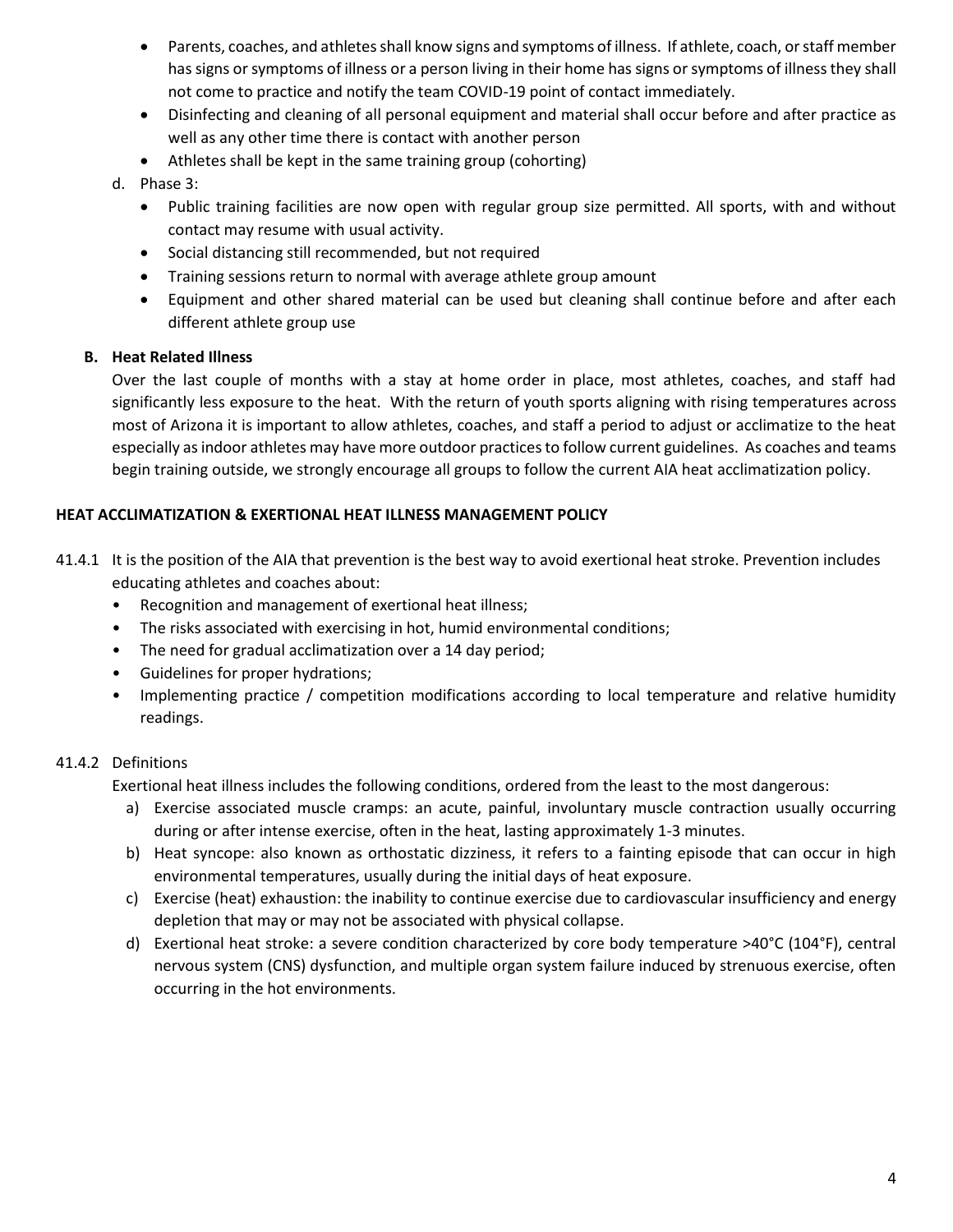# **Heat Acclimatization Protocol**

(A team may not choose to train in a less severe climate) Days 1-5:

- Days 1 through 5 of the heat-acclimatization period consist of the first 5 days of formal practice. During this time, athletes may not participate in more than 1 practice per day.
- If a practice is interrupted by inclement weather or heat restrictions, the practice should recommence once conditions are deemed safe. Total practice time should not exceed 3 hours in any 1 day. In addition to practice, a 1 hour maximum walk-through is permitted during days 1-5 of the heat acclimatization period. However, a 3-hour recovery period should be inserted between the practice and walk0through (or vice versa). (Note: a walk-through is defined as no contact with other individuals, dummies, sleds or shields).
- During days 1-3 of the heat-acclimatization period, in sports requiring helmets or shoulder pads, a helmet is the only protective equipment permitted. The use of shields and dummies during this time is permissible as a non-contact teaching tool.
- During days 4-6, only helmets and shoulder pads may be worn.
- Football only: on days 4-6, contact with blocking sleds and tackling dummies may be initiated.

Days 6-14:

- Beginning no earlier than day 6 and continuing through day 14, double-practice days must be followed by a singlepractice day.
- On single-practice days, 1 walk-through is permitted, separated from the practice by at least 3 hours of continuous rest. When a double-practice day is followed by a rest day, another double-practice day is permitted after the rest day.
- On a double-practice day, neither practice should exceed 3 hours in duration, nor should student-athletes participate in more than 5 total hours of practice. Warm-up, stretching, cool-down, walkthrough, conditioning and weight-room activities are included as part of practice time. The two practices should be separated by at least 3 continuous hours in a cool environment.
- Beginning on day 7, all protective equipment may be worn and full contact may begin.
- Full-contact sports may begin 100% live contact drills no earlier than day 7.
- Because the risk of exertional heat illnesses during the preseason heat-acclimatization period is high, we strongly recommend that an athletic trainer be on site before, during and after all practices.

## 41.4.3 Hydration Strategies

- Sufficient, sanitary and appropriate fluid should be readily accessible and consumed at regular intervals before, during and after all sports participation and other physical activities to offset sweat loss and maintain adequate hydration while avoiding overdrinking.
- Generally, 100 to 250 mL (approximately 3-8oz) up to 1.0 to 1.5 L (approximately 34-50oz) per hour for adolescent boys and girls is enough to sufficiently minimize sweating-induced body-water deficits during exercise and other physical activity as long as their pre-activity hydration status is good.
- Pre-activity to post-activity body-weight changes can provide more specific insight to a person's hydration status and rehydration needs. Athletes should be well hydrated before commencing all activities.
- The following guidelines are suggested:

| <b>Condition</b>        | % Body Weight Change |
|-------------------------|----------------------|
| Well Hydrated           | $+1$ to $-1$         |
| Minimal dehydration     | $-1$ to $-3$         |
| Significant dehydration | $-3$ to $-5$         |
| Serious dehydration     | $> -5$               |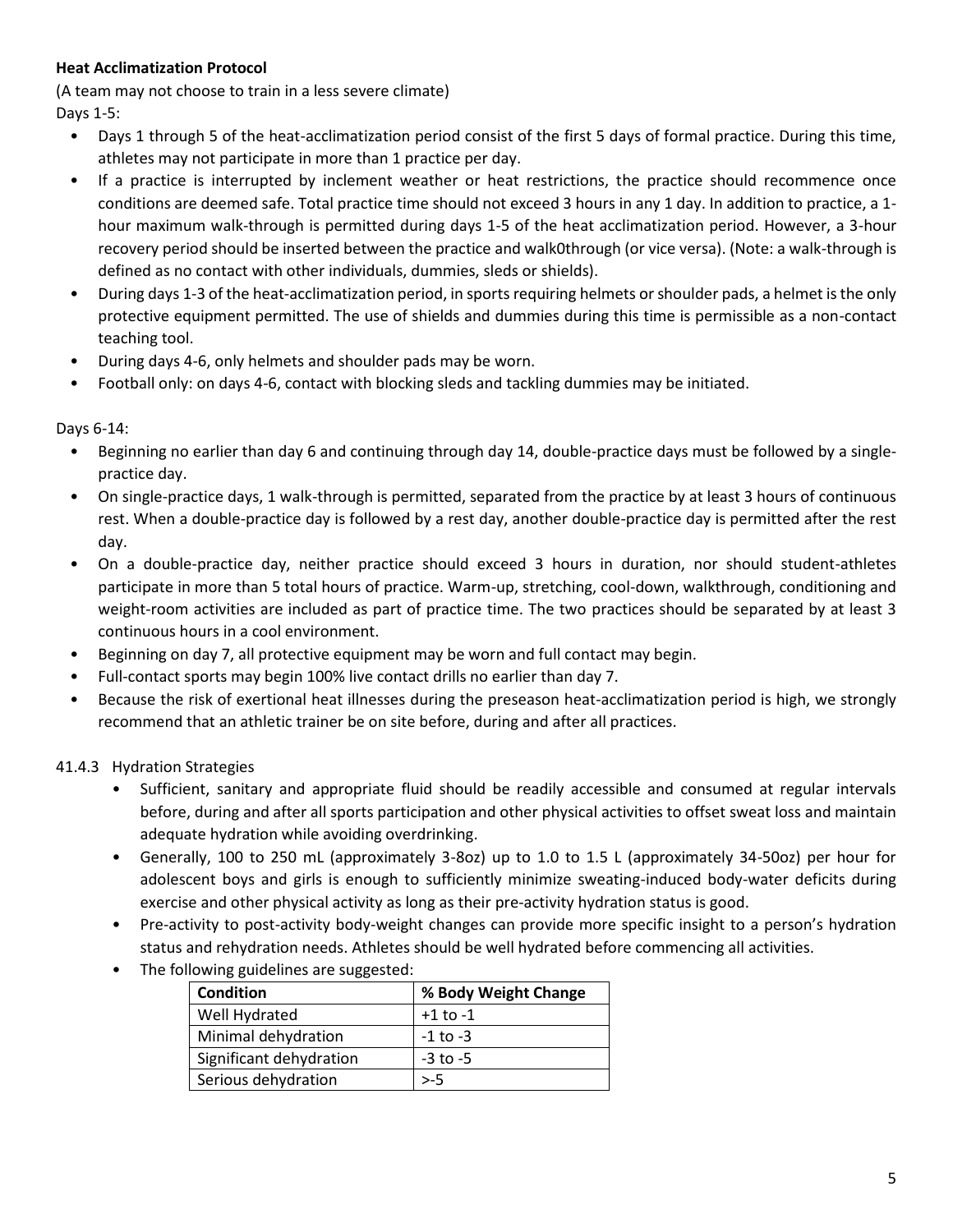#### **C. Injury Prevention Recommendations for Return to Sport after a Prolonged Period of Inactivity**

Return to sport considerations should take place throughout the different phases of reopening to ensure that athletes are adequately prepared to participate in their respective sport. Due to school closures and a statewide stay at home order, Arizona interscholastic athletes have been out of sports participation for several months. During this time, Arizona athlete's activities levels have been variable. As athletes begin returning to sports, coaches, parents, and athletes must understand the potential consequences of this period of inactivity and the resulting detraining.

Detraining is defined as a decrease in performance and loss of physiological adaptations following a reduction in the frequency, volume, and/or intensity of training. In athletes, periods of detraining can lower maximal oxygen uptake, shorten the time to exhaustion during activity, and reduce strength and power. In addition, detraining can have negative consequences on health metrics such as higher resting, submaximal, and maximal heart rates, lower blood volume and stroke volume, higher blood pressure and weight gain. Lastly, after periods of inactivity there is a greater risk of non-contact (exertional or systemic) injury, such as sudden cardiac death, exertional heat illness, and exertional rhabdomyolysis if the return to training is not adjusted to account for an athlete's lower fitness level (NCCSIR).

The current transition period should follow a similar approach as to returning to sport following an extended time away due to injury. Reconditioning will take time and needs to be done slowly to avoid injury. The Collegiate Strength and Conditioning Coaches Association and the National Strength and Condition Association outline recommendations for safe return to training following inactivity (Caterisano, 2019). In general, workouts should have lower work to rest ratios (i.e. more breaks) and progress on a weekly basis. The general structure of the return to training protocol should be used for high school athletes, but the specific workloads may need to be adjusted for the adolescent age group. The table below provides an overview of recommendations for transitioning after periods of inactivity with percentage reduction of volume and workload for the first 2-4 weeks of returning to training.

| <b>Status</b> | <b>Conditioning Activities</b> | <b>Testing</b>           | <b>Weight Training</b> | <b>Plyometrics</b>      |
|---------------|--------------------------------|--------------------------|------------------------|-------------------------|
| Returning     | 50/30% weekly                  | 20/10% weekly            | FIT rule to guide      | <70 foot contacts per   |
| athletes      | reduction from max             | reduction in workload    | volume, intensity,     | session first week, 1:4 |
| or new        | conditioning volume on         | (volume, intensity, or   | and W:R ratio over     | W:R. <100 foot          |
| sport         | file over 2 weeks. Even        | rest time) for any tests | 2 weeks. IRV           | contacts/session, 1:3   |
| coach         | distribution per week.         | over 2 weeks.            | between 11 and 30      | W:R second week.        |
|               |                                |                          |                        | Intensity as            |
|               |                                |                          |                        | appropriate.            |
| <b>New</b>    | 50/30/20/10% weekly            | 50% reduction in         | FIT rule to guide      | <70 foot contacts per   |
| athletes      | reduction from max             | testing volume,          | volume, intensity,     | session first week, 1:4 |
| or new        | conditioning volume on         | completed on first day.  | and W:R ratio over     | W:R. <100 foot          |
| head          | file over 4 weeks. Even        | 30/20/10% weekly         | 2 weeks. IRV           | contacts/session, 1:3   |
| strength      | distribution per week.         | reduction in test        | between 11 and 30      | W:R second week.        |
| coach         |                                | volume if repeated in    |                        | Intensity as            |
|               |                                | following 3 weeks.       |                        | appropriate.            |

Table: Overview of Recommended Guidelines for Training after Transition Periods (Caterisano, 2019)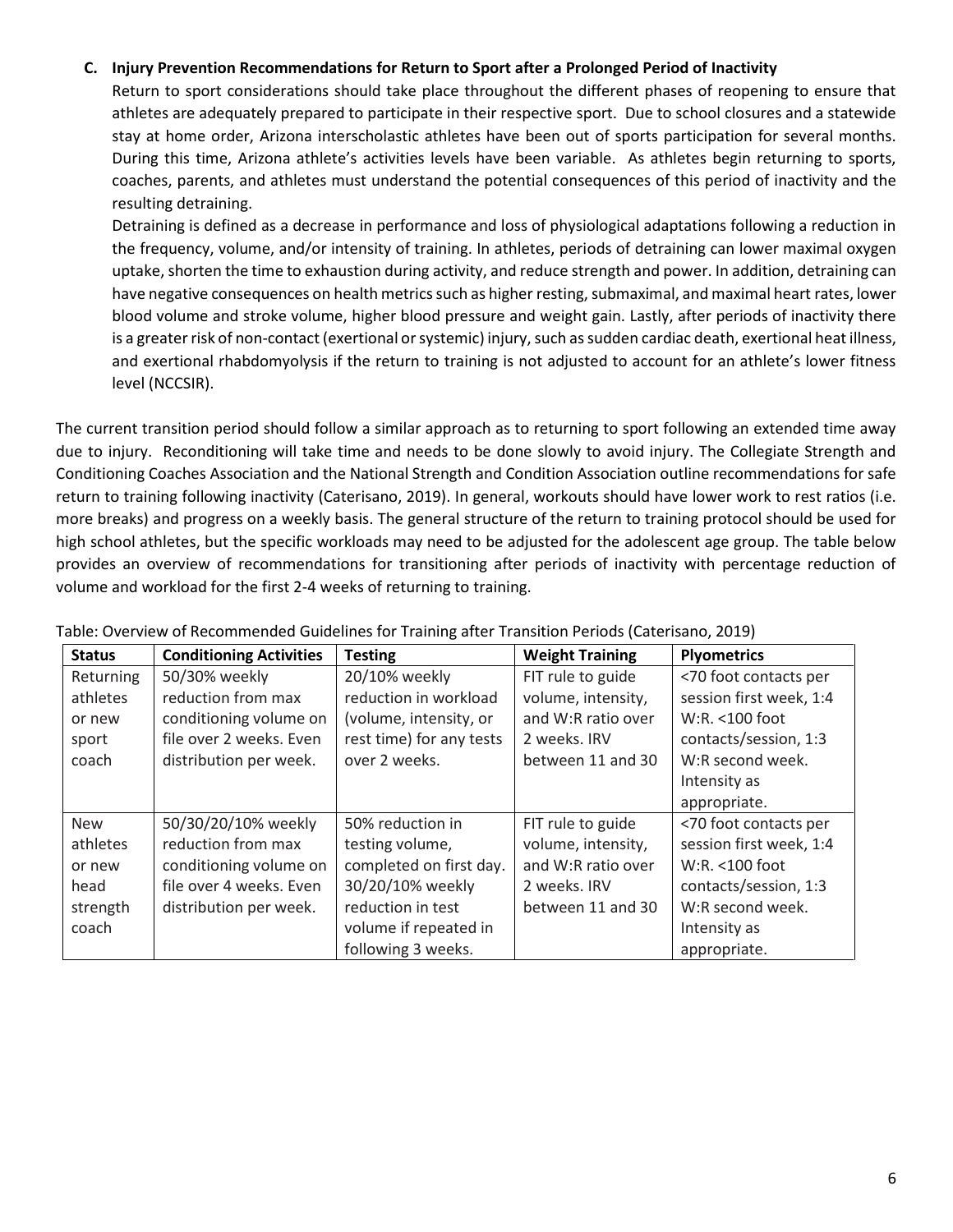Specific to weight training, special care should be made in the first two weeks in regards to volume, intensity, and frequency. The table below summarizes recommendations for returning to weight training.

| Category                                                                               | <b>Week 1 Parameter</b> | <b>Week 2 Parameter</b> | Citation        |  |
|----------------------------------------------------------------------------------------|-------------------------|-------------------------|-----------------|--|
| Frequency                                                                              | 3 sessions/wk maximum   | 4 sessions/wk           | McMaster et al. |  |
|                                                                                        |                         | maximum                 |                 |  |
| <b>Intensity Relative</b>                                                              | 11-20 units             | 11-30 units             | McMaster et al. |  |
| Volume                                                                                 |                         |                         |                 |  |
| Time Rest Interval                                                                     | 1:4 W:R minimum         | $*1:3$ W:R minimum      | Casa et al.     |  |
| *W:R ratio after 2 weeks should be a minimum of 1:2 for the remainder of the preseason |                         |                         |                 |  |

Table: The FIT Rule (Caterisano, 2019)

# **D. Pre Participation Guidelines**

The AIA up to this point requires an annual sports physical for all of its athletes. Over the past several months due to COVID-19 many families and athletes have not felt comfortable visiting their primary care provider for routine healthcare. While the AIA endorses that primary care offices are taking necessary precautions to minimize you and your family's risk of being exposed to COVID-19, we also want to respect the choices you make for your families health, while still honoring the AIA commitment to player health and safety. For these reasons, the AIA with support from the AIA sports medicine advisory committee is adopting the following guidelines for the 2020- 2021 school year.

- 1. The 2019-2020 sports physical shall be accepted for the 2020-2021 school year if the following criteria are met over the time period since the athletes 2019-2020 sports physical.
	- a. Athlete has a 2019-2020 AIA sports physical on file with the school he/she is attending for 2020-2021.
	- b. Athlete did not have any new injury or illness requiring outside medical evaluation or if injury did occur, was released for full athletic participation by a qualified medical professional.
	- c. Athlete did not have a concussion
	- d. Athlete did not receive a new medical diagnosis
	- e. Athlete has not had COVID -19
- 2. Athlete must see his/her primary care provider and have an updated sports physical for 2020-2021 if any of the above criteria are not met.
- 3. If athlete does not have a 2019-2020 sports physical form on file at the school he/she is attending for the 2020-2021 school year, the athlete will also need to complete a 2020-2021 sports physical.
- 4. 2020-2021 Health History (15.7-A, page 3) is to be completed and signed by student and parent/guardian.

## **E. General Guidelines for Athletic Training Staff**

- a. Athletic training staff may begin treating athletes on a limited basis at phase 1 as long as guidelines for social distancing and practices to maintain a healthy environment and healthy operations are followed
	- Only one athlete shall receive treatment at a time
	- Athlete and athletic trainer shall wear a mask at all times while in athletic training facility and/or when receiving treatment
	- Athletes who can wear a brace that they put on themselves shall wear a brace rather than being taped by an athletic trainer until phase 3
	- Athletic training facility shall be disinfected before and after each athlete receives treatment
	- At least 6 feet of distance shall be maintained between athlete and athletic trainer when there is no handson treatment
	- Hands-on treatment should be minimized until phase 3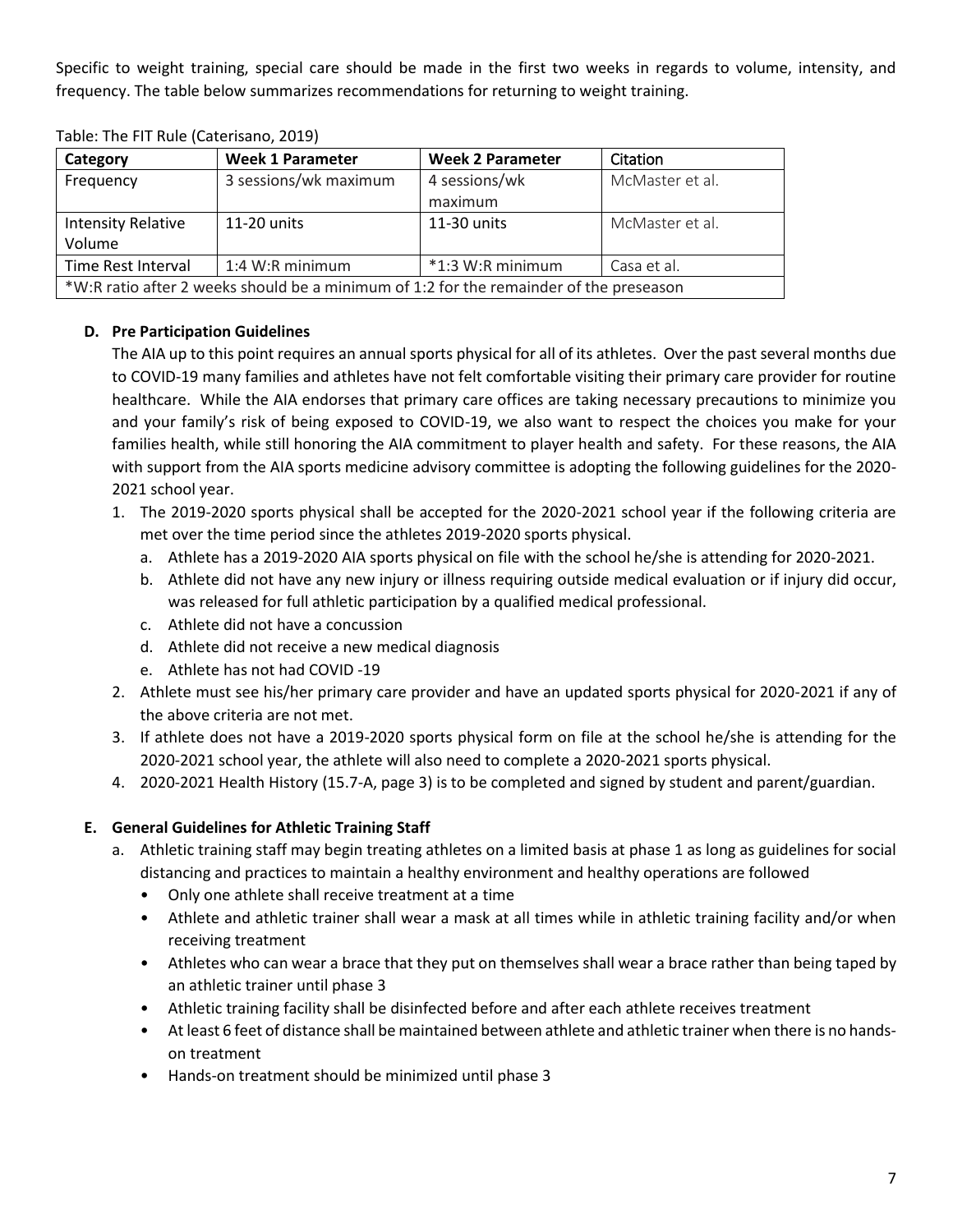## **III. Recommendations for Administrators**

It is recommended that administrators strive to meet the guidelines for all of your athletic and activity programs on a daily basis. Athletes, coaches and staff should be informed, encouraged, and reminded to practice healthy habits to minimize the spread of infection. Your training facilities, courts, fields, and athletic training facilities should be healthy environments for athletes, coaches and staff. Establish protocols for maintaining healthy operations with consistent delivery through all programs at your school. Lastly, establish protocols for when there is a sick member or household contact of a member of the athletic community in one of your programs.

# **A. Promoting Behaviors that Reduce the Spread of Illness**

- a. Ensure signage is posted throughout institution
	- i. Signs and symptoms of COVID-19
	- ii. Physical distancing policy
	- iii. How to protect yourself and others
	- iv. Healthy habits
		- 1. Proper hand washing and frequency
		- 2. No spitting
		- 3. Proper wearing of face coverings
		- 4. Cover coughs and sneezes
		- 5. Don't touch your face
	- v. Do not share any sport equipment
		- 1. Protective gear
		- 2. Water bottles
		- 3. Towels
	- vi. What to do if you are sick
- b. Water bottles
	- i. Athletes shall fill up their own water bottle in a contactless system when possible
	- ii. If contactless system is unavailable then a designated person shall fill water bottle while athlete holds his/her bottle
	- iii. Alternatively, athlete shall use hand sanitizer before and after filling up his/her water bottle

## **B. Maintaining Healthy Environments**

- a. Ensure that adequate supplies that reduce the spread of illness are available and accessible for all in person sessions
	- i. Hand sanitizer
	- ii. Soap
	- iii. Paper towels
	- iv. Tissues
	- v. Garbage cans
	- vi. Equipment surface cleaners and rags one per piece of equipment
- b. Closure of locker rooms, water fountains, and common showers until declared safe to open by local public health departments and school districts
	- i. Enforce time period when athletes may enter facility/field for practice session and by what time he/she needs to leave after the session ends (staggered arrivals)
- c. Support and encourage outdoor practice when possible
- d. Work with coaching staff to create physical/visual barriers in facilities and outdoors to maintain social distancing
	- i. Outline training areas for each athlete
- e. Clearly identify and separate entrance to and exit from facility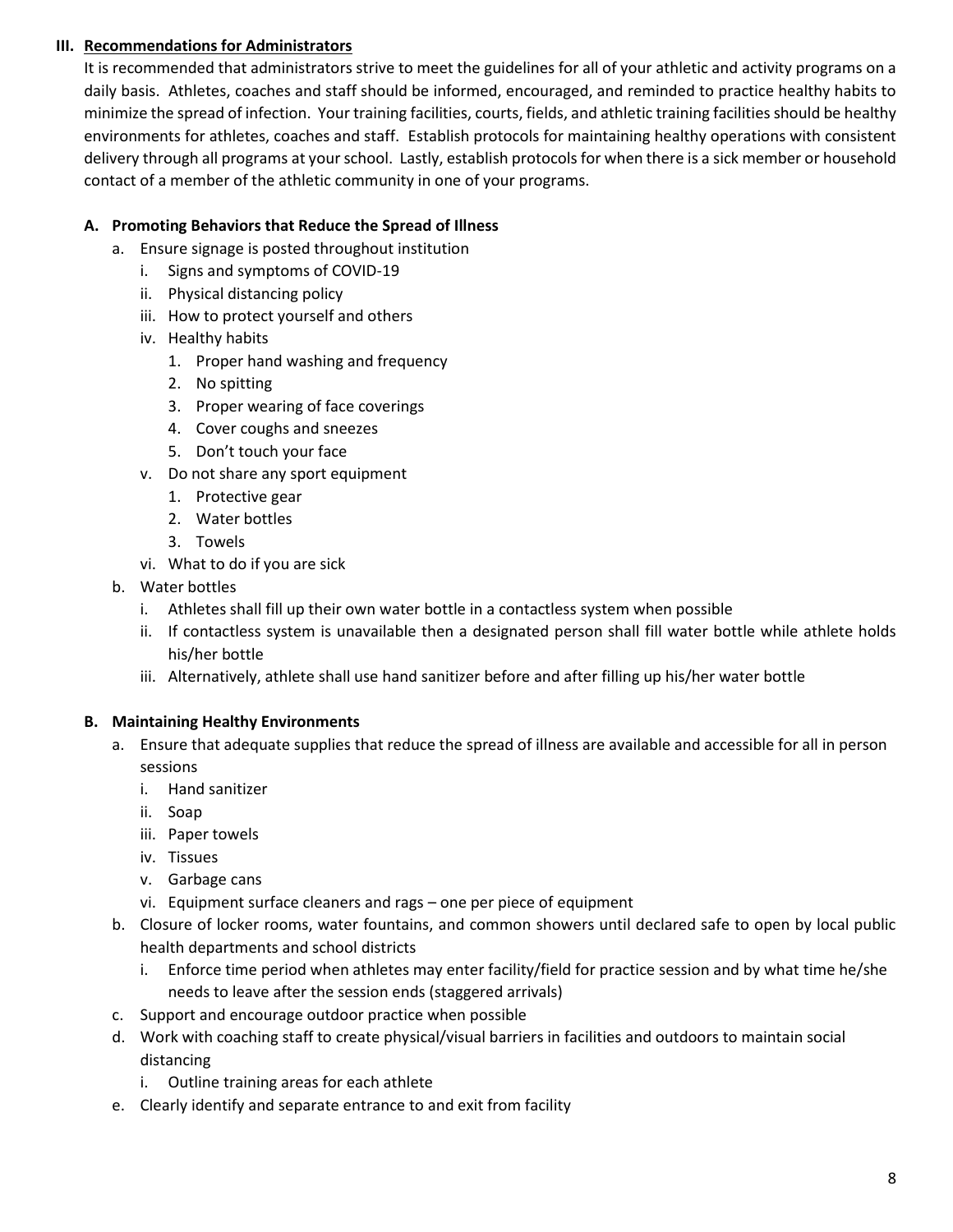# **C. Maintaining Healthy Operations**

- a. Designate a COVID-19 point of contact for each of your programs
	- i. Athletic trainer
	- ii. School nurse
	- iii. Athletic director
- b. Develop a COVID-19 communication pathway
	- i. Add to the school's emergency action plan
	- ii. Shall start with reporting any illness to the COVID-19 point of contact
- c. Provide education to all coaching staff on COVID-19 protocols and procedures at your institution
- d. Establish protocol for screening ALL members of the athletic community prior to all in-person activities
	- i. Fever (reported or measured)
	- ii. Loss of smell and/or taste
	- iii. Sore throat
	- iv. Cough
	- v. Difficulty breathing
	- vi. Body aches
	- vii. Runny nose
	- viii. Sinus congestion
	- ix. Headache
	- x. Lymph node enlargement
	- xi. Contact with COVID19 positive person
- e. Ensure daily symptom reporting is occurring
- f. Develop accommodations for athletic community members who are at increased risk of severe illness or have a person living in their home who is in one of these high risk groups
	- i. People over the age of 65
	- ii. People who live in a nursing home or long-term care facility
	- iii. People of any age who have a serious underlying medical condition, especially if it is not well controlled such as
		- 1. chronic lung disease or moderate to severe asthma
		- 2. serious heart conditions
		- 3. weakened immune systems from cancer, smoking, prolonged use of corticosteroids or other immune weakening medications
		- 4. immune deficiencies
		- 5. bone marrow or organ transplantation
		- 6. poorly controlled HIV or AIDS
		- 7. diabetes
		- 8. chronic kidney disease on dialysis
		- 9. liver disease
	- iv. Severe obesity (BMI >40)
- g. Enforcement of public health department and school district recommended group sizes
- i. Encourage coaches NOT to move athletes to different small groups (cohort)
	- ii. Limiting large in-person gatherings where social distancing is not possible
		- 1. Games
		- 2. Competitions
		- 3. Parent nights
	- iii. Post signs and educate community that parents/spectators are no to be at any athletic event including practice until it is deemed safe from local health department and school district
	- iv. Minimize unnecessary travel outside your community
		- 1. Consider limiting competitions to in-district only
- h. Enforcement of established cleaning protocols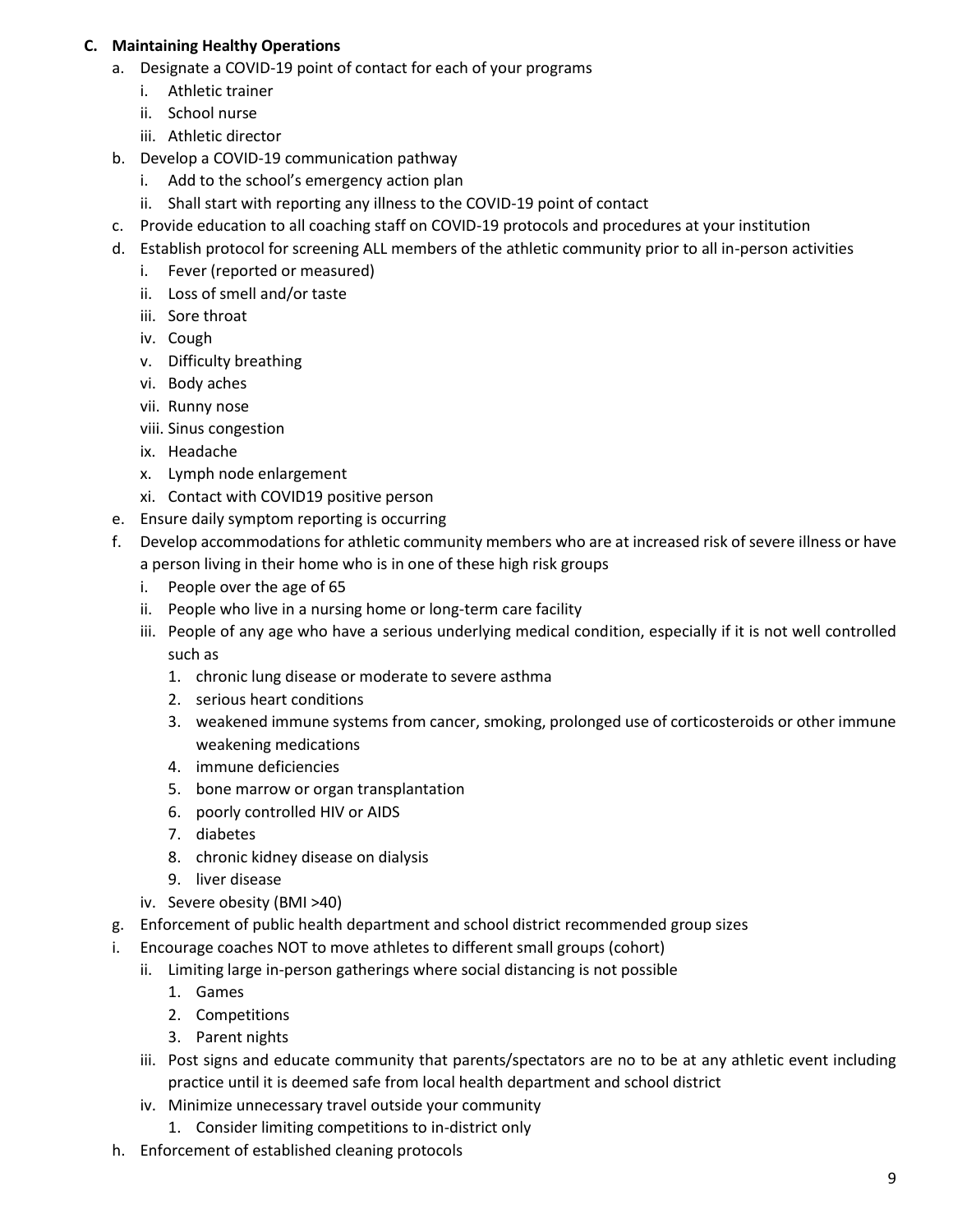#### **D. Communication with Community**

- a. Message to public primarily parents and families of athletes
	- i. Steps being taken to reduce the risk of illness in athlete and his/her family
		- 1. Small groups that the same each day
		- 2. Wearing masks when not exercising
		- 3. Maintaining 6 feet of separations for drills and activities no contact until safe to start
	- ii. Facility cleaning and disinfecting plan
		- 1. What you are doing
		- 2. How you are doing it
		- 3. Why you are doing it
	- iii. New facility policies
		- 1. Physical distancing
		- 2. Healthy habits masks
		- 3. Stay your child home if he/she is sick or another member of your home is sick and notify coach and/or COVID contact point for team
- b. Utilize your resources to deliver the message
	- i. COVID-19 point of contact person
		- 1. Helps to establish his/her presence in the community
	- ii. Team physician(s) and/or other medical personnel who work directly with the athletics community
	- iii. School nurse
	- iv. Coaches and staff
		- 1. Encourage them to be the example
	- v. Signage around the institution
	- vi. Website, social medial, other electronic communication

#### **IV. Recommendations for Facilities Management**

In addition to hand washing and social distancing, maintenance of athletic facilities is essential to preventing the spread of infection. For facility staff, particularly those charged with regular cleaning of high-touch areas and equipment, proper training can help slow and prevent the transmission of disease.

Below are key points for maintaining healthy environments that are recommended for review with facilities management personnel.

#### **A. Prior to opening of facilities, institutions shall ensure the following**

- a. Ventilation systems are operating properly
- b. Increasing circulation of outside air as much as possible
- c. All water systems and features are safe to use after a prolonged shut down
	- i. Turn water fountains off until determined safe to use
- d. Minimize frequent touch points throughout facility
	- i. Ensure no-touch features are working properly
		- 1. Faucets
		- 2. Soap dispensers
		- 3. Hand dryers
		- 4. Paper towel dispensers
		- 5. Toilet flush valves
		- 6. Motion controlled light switches
	- ii. Consider installing no-touch features where possible
	- iii. Remove vending machines
	- iv. Prop doors open where possible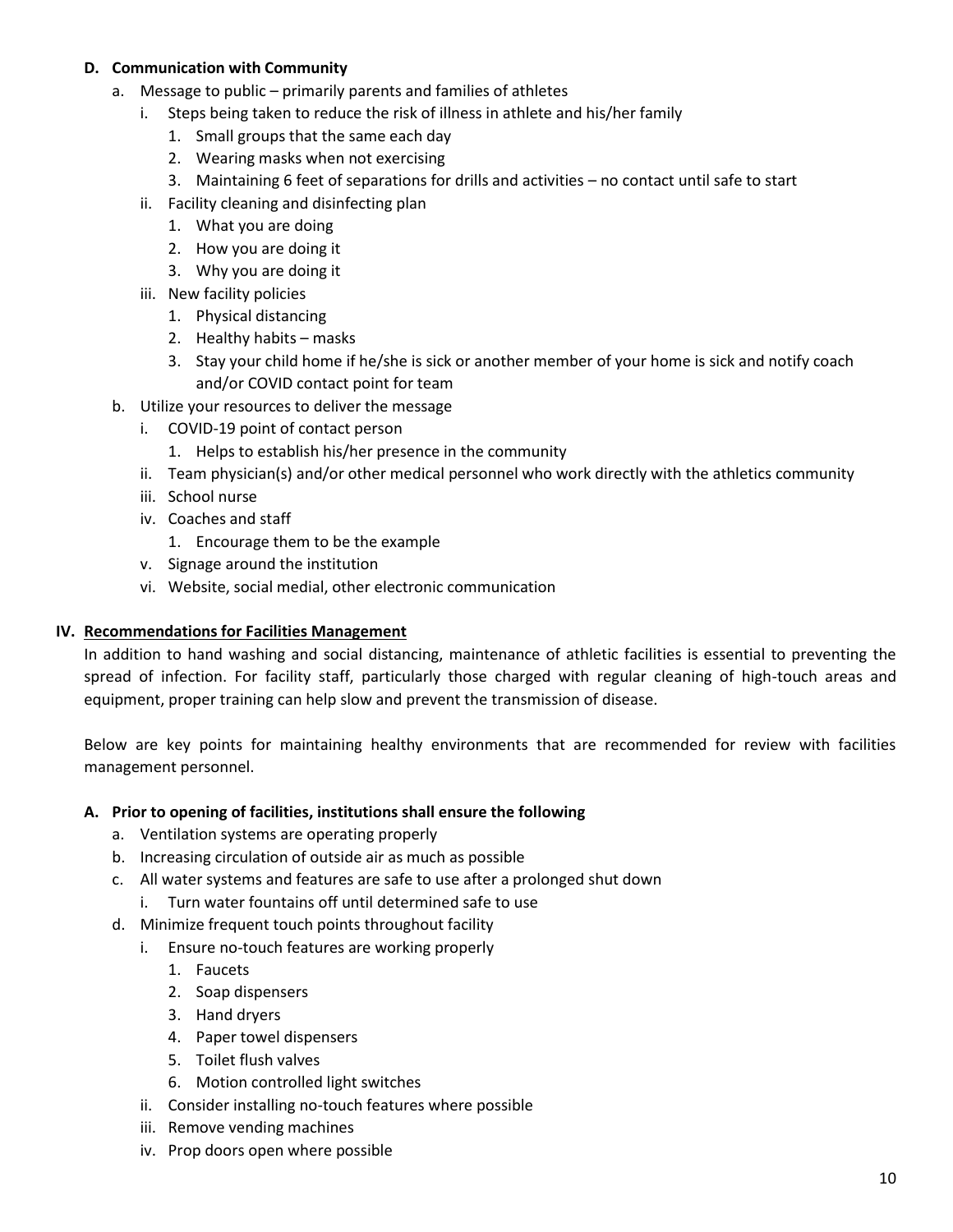- **B. Use the CDCs reopening tool to develop a facilities management cleaning plan [\(CDC Re-Opening America](https://www.cdc.gov/coronavirus/2019-ncov/community/pdf/ReOpening_America_Cleaning_Disinfection_Decision_Tool.pdf)  [Cleaning and Disinfection Decision Tool\)](https://www.cdc.gov/coronavirus/2019-ncov/community/pdf/ReOpening_America_Cleaning_Disinfection_Decision_Tool.pdf)** 
	- a. Determine what will remain in the facility or what will be removed to minimize cleaning and exposure
	- b. Determine what needs to be cleaned soap and water
	- c. Determine what needs to be disinfected EPA list of approved products
	- d. Frequency of cleaning and disinfecting
	- e. Ensure the institution has adequate supplies to perform cleaning and disinfecting on protocol schedule
	- i. Ensure cleaning supplies are readily available when athletic facilities are in use
	- f. Follow the Environmental Protection Agency 6 Steps for Safe and Effective Disinfectant Use (EPA 6 Steps for [Safe Disinfectant Use\)](https://www.epa.gov/sites/production/files/2020-04/documents/disinfectants-onepager.pdf)
- **C.** Develop and implement a deep cleaning protocol (visit [CDC's website on How to Clean and](https://www.cdc.gov/coronavirus/2019-ncov/community/organizations/cleaning-disinfection.html) Disinfect)
	- a. To be performed at the end of the day by facility staff
- **D. Develop and implement a protocol for cleaning frequently touched surfaces (CDC [Guidance for Cleaning and](https://www.cdc.gov/coronavirus/2019-ncov/community/pdf/Reopening_America_Guidance.pdf)  [Disinfecting Public Spaces -](https://www.cdc.gov/coronavirus/2019-ncov/community/pdf/Reopening_America_Guidance.pdf) Schools)**
	- a. Shall be implemented after each athlete uses a piece of equipment if there is shared equipment such as in the weight room AND after each small group training session prior to the next group entering the training environment.
	- b. Each member of the athletic community shall be educated in this protocol to be an active participant
	- c. Protocol shall include the following information
		- i. If any personal protective equipment needs to be worn when using the product
		- ii. How long the product needs to sit on the surface prior to using it again (contact time)
		- iii. Who is responsible for the cleaning of the equipment
			- 1. Recommend including all members of the athletic community
		- iv. Frequency of cleaning
			- 1. Before and after each new training group
			- 2. Before and after each new person using equipment
				- a. If athletes are following each other in a circuit and observed the person before them clean after he/she used the equipment, the new athlete does not need to clean again prior to use, but shall clean after use
	- d. Provide education to all members of the athletic community regarding frequently touched surfaces that need to be cleaned and/or disinfected throughout the day
		- i. Tables
		- ii. Doorknobs
		- iii. Light switches
		- iv. Countertops
		- v. Handles
		- vi. Desks
		- vii. Phones
		- viii. Keyboards
		- ix. Toilets
		- x. Faucets and sinks
		- xi. Balls, mats, bleacher seats
		- xii. Free weights, weight machines, treadmills, cardio machines,
		- xiii. Athletic training facilities, equipment, first aid supplies
		- xiv. Touch screens
		- xv. Audio-Visual equipment